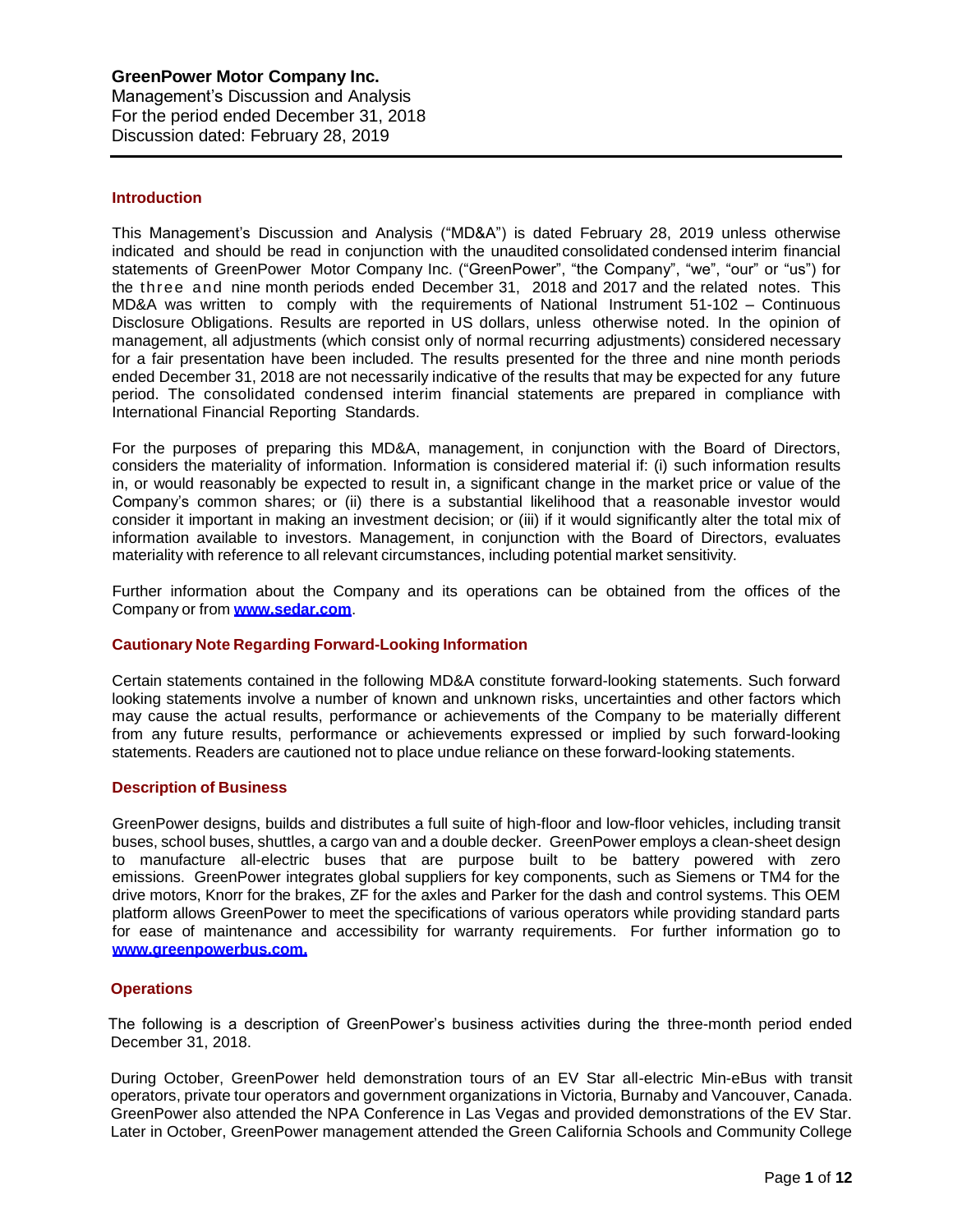Summit, spoke on a panel at the conference, and showcased the Synapse Type D all-electric school bus.

GreenPower was awarded a contract for six EV Stars from Sacramento Regional Transit ("SacRT") for deployment on its SmaRT Ride service. SacRT provides public transportation for the City of Sacramento and most of Northern Sacramento County. Earlier in 2018, SacRT launched SmaRT Ride, a new on-demand service where customers use a smartphone app to request shuttle rides within a designated service area. Following the success of its debut, SacRT received a \$12 million grant from the Sacramento Transportation Authority to expand this service. SacRT plans on operating its SmaRT Ride shuttle service in 12 Sacramento communities, including the first disadvantaged community to receive the service.

In November, GreenPower received an order for three EV Stars from Green Commuter for deployment for Vanpooling and Sharing services. Green Commuter is an all-electric vanpool provider based in California that combines vanpooling, car sharing and fleet replacement.

During November, GreenPower received an order for 5 EV250 thirty-foot all-electric buses. San Joaquin Valley Equipment Leasing Inc., a subsidiary of GreenPower, provided lease financing for one EV 250 and entered into two separate lease financing arrangements with the same customer for two EV350 40-foot electric buses. Under the terms of the leases on the EV 350s, the customer has the option to return either of the EV 350s to GreenPower in exchange for a new EV250.

During the quarter, GreenPower completed preparation of a 50,000 square foot leased facility in the City of Porterville, California. This facility is set up as a manufacturing and assembly center with an initial focus on the production of EV Stars and EV Star Plus buses.

In December, GreenPower completed and delivered two EV Star buses to the University of California San Francisco. Management from GreenPower also attended the LD Micro Conference where they met with potential investors and investment banks.

During the quarter the Company increased its operating Line of Credit by \$3,000,000 from a credit limit of \$2,000,000 to a credit limit of \$5,000,000. Two of the Company's directors have provided personal guarantees for the Line of Credit, and it is also secured by the assets of GreenPower. The Line of Credit bears interest at the bank's US Base Rate (6.0% at December 31, 2018) plus a margin of 1.5%. The Line of Credit is being used to finance the production costs for the Company's all-electric buses and for ongoing working capital requirements.

 During the quarter, GreenPower continued production on six Synapse 72 school buses. GreenPower had also substantially completed production of three EV350 vehicles for the City of Porterville which are expected to be delivered in the fourth quarter. The Company is producing three additional EV350s, two of which are scheduled to be delivered to the City of Porterville during the first half of calendar year 2019.

Finally, 8 EV Star Min-eBuses are currently under production and thirty more are in pre-production to satisfy existing orders.

As at December 31, 2018, the Company had:

- Three EV350's, an EV school bus and charging stations classified as equipment on the balance sheet totaling \$1,185,953.
- Work in process inventory and production supplies representing EV350's, EVStar's, and Synapse 72 school buses totaling \$5,027,089 and;
- Finished goods inventory representing charging stations totaling \$138,000.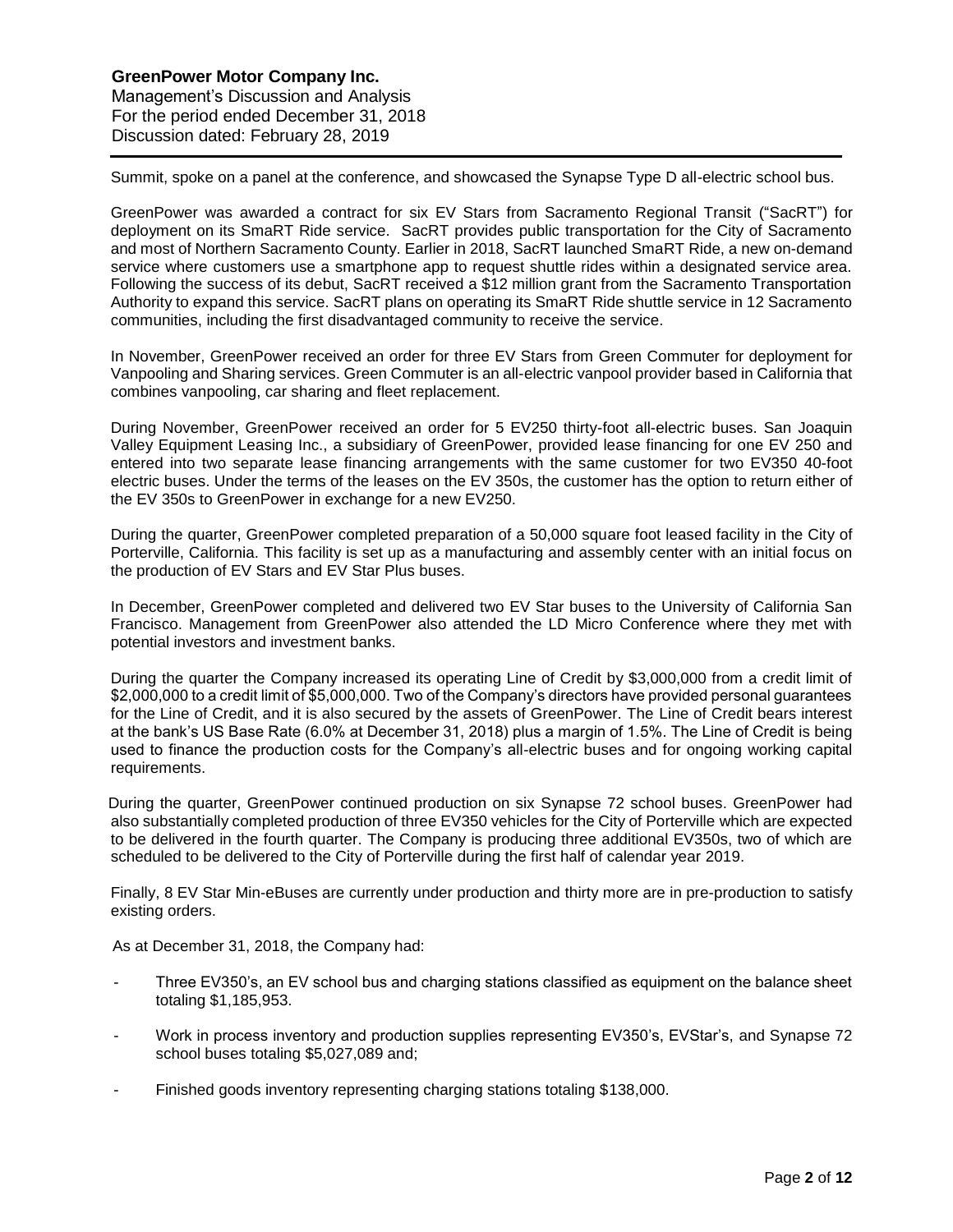# **Trends**

The Company does not know of any trends, commitments, events, or uncertainty that are expected to have a material effect on the Company's business, financial condition, or results of operations other than as disclosed herein under "Risk Factors" and the paragraph below.

# **Results of Operations**

### For the three-month period ended December 31, 2018 and 2017

For the three-month period ended December 31, 2018 the Company recorded revenues of \$1,106,530 and cost of revenues of \$516,221 generating a gross profit of \$590,309 or 53% of revenues. The revenue was generated from the sale of two EV Star's and from the sale of three vehicles for which GreenPower provided lease financing: an EV 250 and two EV 350's. Operating costs consists of administrative fees of \$516,432 relating to salaries, project management, accounting, and administrative services; transportation costs of \$58,780 which relate to the use of trucks, trailers, contractors as well as other operational costs needed to transport company products around North America; travel, accommodation, meals and entertainment costs of \$48,281 related to travel for project management, demonstration of company products, and trade shows; product development costs of \$108,157; sales and marketing costs of \$90,618; interest and accretion on the convertible debentures, Line of Credit and promissory note of \$375,601; professional fees of \$67,872 consisting of legal and audit fees; as well as \$57,282 of non-cash share-based compensation expense and depreciation of \$114,239. The remaining operating costs for the period amounted to \$68,781 in general corporate expenses resulting in a consolidated net loss of \$915,734. Noncash expenses consisting of depreciation, share-based compensation, and accretion totaled \$298,841 in the three-month period.

The consolidated total comprehensive loss for the three-month period was impacted by \$20,840 of other comprehensive loss as a result of the translation of the entities with a different functional currency than presentation currency.

The Company had a net loss from operations for the period of \$1,081,095 for the three months ended December 31, 2017, including revenues of \$20,453 which related to income generated from the lease of the EV550. Operating costs for the period amounted to \$1,101,548 and consists of administrative fees of \$287,603 relating to salaries, project management, accounting, and administrative services; transportation costs of \$50,804 which related to the use of trucks, trailers, contractors as well as other operational costs needed to transport company products around North America; travel, accommodation, meals and entertainment costs of \$81,106 related to travel for project management, demonstration of company products, and trade shows; product development costs of \$98,459; sales and marketing costs of \$96,662; interest and accretion on the convertible debentures and promissory note of \$194,562; professional fees of \$30,264 consisting of legal and audit fees; as well as \$70,608 of share-based compensation expense and depreciation of \$138,639. The remaining operating costs of the period amounted to approximately \$52,841 in general corporate expenses.

The consolidated total comprehensive loss for the period was impacted by \$2,033 of other comprehensive loss as a result of the translation of the entities with a different functional currency than presentation currency and the write down of exploration and evaluation assets in the amount of \$28,817.

#### For the nine-month period ended December 31, 2018 and 2017

The Company had a consolidated net loss of \$2,990,385 for the nine months ended December 31, 2018, including revenues of \$3,595,892 which related to income generated from the sale of EV 350s to the City of Porterville, the sale of EV Stars, and from lease transactions with a customer for one EV 250 and 2 EV 350s. Operating costs consisted of administrative fees of \$1,525,859 relating to salaries, project management, accounting, and administrative services; transportation costs of \$188,144 which related to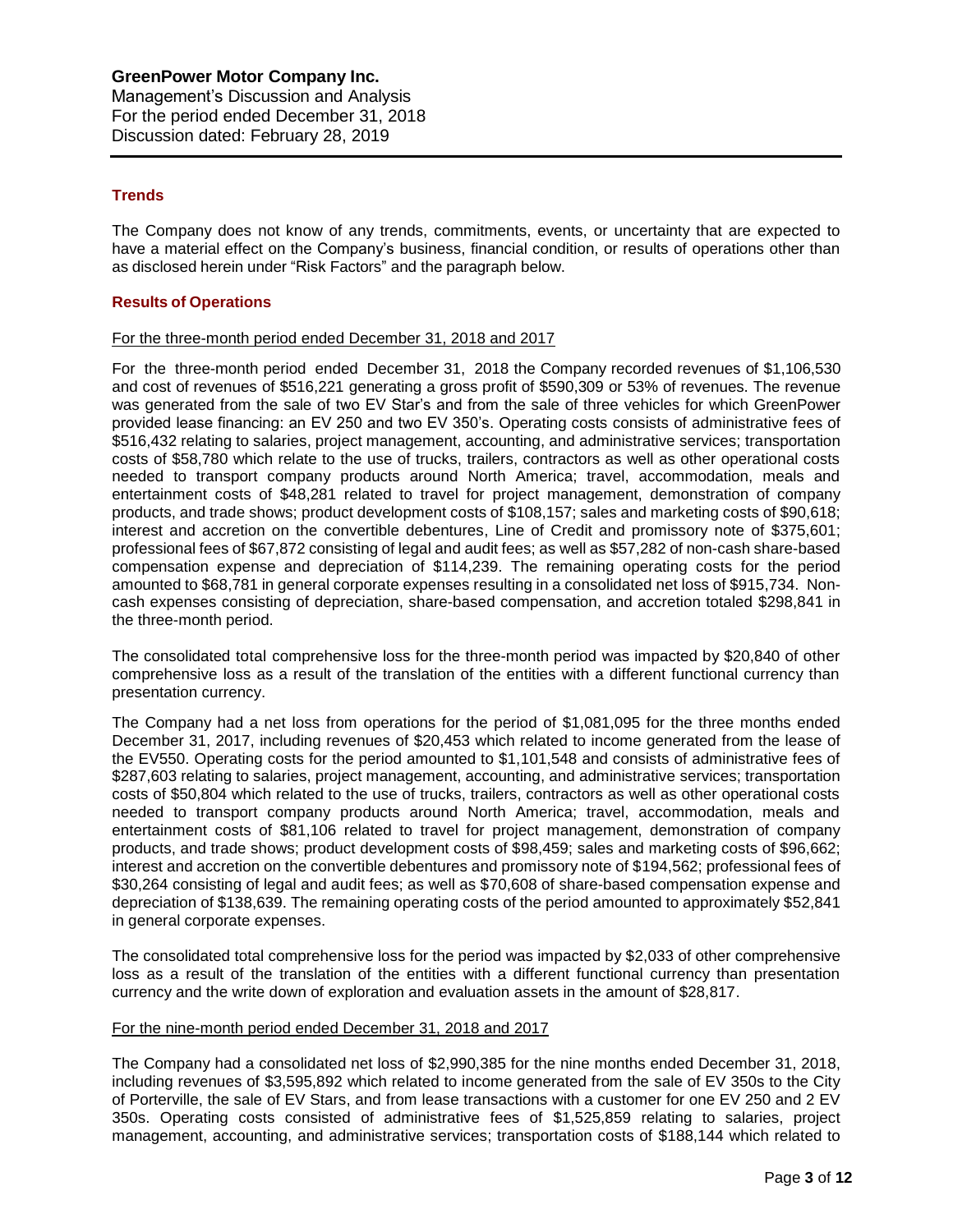the use of trucks, trailers, contractors as well as other operational costs needed to transport company products around North America; travel, accommodation, meals and entertainment costs of \$195,097 related to travel for project management, demonstration of company products, and trade shows; product development costs of \$278,416; sales and marketing costs of \$310,702; interest and accretion on the convertible debentures, Line of Credit and promissory note of \$972,255; professional fees of \$187,882 consisting of legal and audit fees; as well as \$238,991 of share-based compensation expense and depreciation of \$343,601. The remaining operating costs for the period amounted to approximately \$216,880 in general corporate expenses.

The consolidated total comprehensive loss for the period was impacted by \$38,863 of other comprehensive loss as a result of the translation of the entities with a different functional currency than presentation currency.

The Company had a consolidated net loss of \$3,410,382 for the nine months ended December 31, 2017, including revenues of \$80,166 which related to income generated from the lease of the EV550. Operating costs consisted of administrative fees of \$839,366 relating to salaries, project management, accounting, and administrative services; transportation costs of \$172,646 which related to the use of trucks, trailers, contractors as well as other operational costs needed to transport company products around North America; travel, accommodation, meals and entertainment costs of \$308,727 related to travel for project management, demonstration of company products, and trade shows; product development costs of \$303,399; sales and marketing costs of \$277,297; interest and accretion on the convertible debentures and promissory note of \$345,948; professional fees of \$87,664 consisting of legal and audit fees; as well as \$677,275 of share-based compensation expense and depreciation of \$398,569. The remaining operating costs of the period amounted to approximately \$79,657 in general corporate expenses.

The consolidated total comprehensive loss for the period was impacted by \$4,962 of other comprehensive loss as a result of the translation of the entities with a different functional currency than presentation currency.

|                                |              | For the three months ended, | For the nine months ended, |                 |  |  |
|--------------------------------|--------------|-----------------------------|----------------------------|-----------------|--|--|
|                                | December 31, | December 31.                | December 31.               | December 31,    |  |  |
|                                | 2018         | 2017                        | 2018                       | 2017            |  |  |
| <b>Total Expenses</b>          | 1,506,043    | 1,101,548                   | Ś<br>4,457,827             | 3,490,548<br>S. |  |  |
| Depreciation                   | (114, 239)   | (138, 639)                  | (343,601)                  | (398, 569)      |  |  |
| Accretion                      | (127,320)    | (125,012)                   | (364, 773)                 | (218, 108)      |  |  |
| Share-based payments           | (57, 282)    | (70,608)                    | (238,991)                  | (677, 275)      |  |  |
| <b>Total Cash Expenses (1)</b> | 1,207,202    | Ś<br>767.289                | S<br>3,510,462             | 2,196,596       |  |  |

Cash Expenses for the three and nine months ended December 31, 2018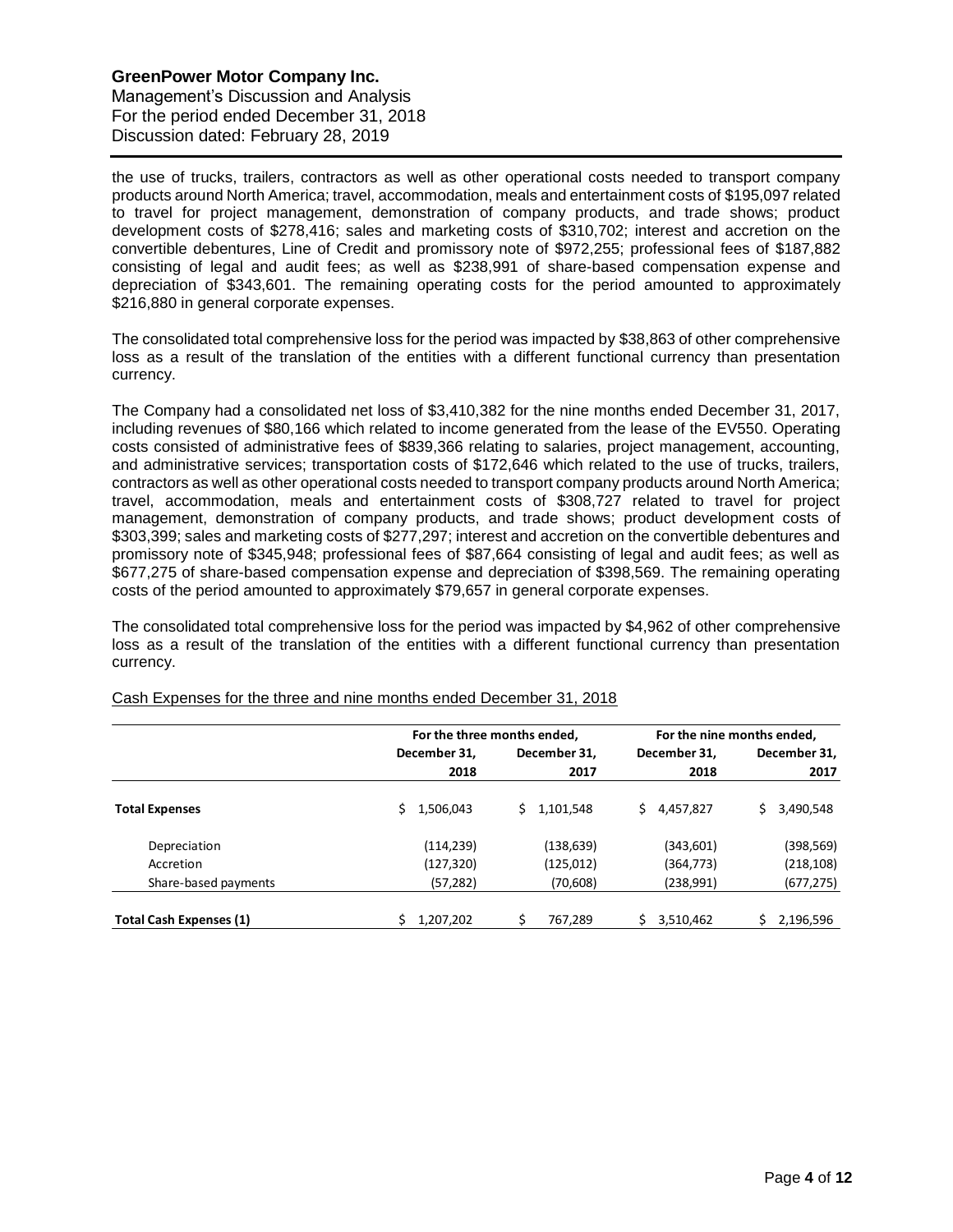Management's Discussion and Analysis For the period ended December 31, 2018 Discussion dated: February 28, 2019

|                            |                 | For the three months ended,     | For the nine months ended, |                |  |  |
|----------------------------|-----------------|---------------------------------|----------------------------|----------------|--|--|
|                            | December 31,    | December 31.                    | December 31.               | December 31.   |  |  |
|                            | 2018            | 2017                            | 2018                       | 2017           |  |  |
| Net loss for the period    | Ś<br>(915, 734) | \$(1,081,095)<br>\$ (2,990,385) |                            | \$ (3,410,382) |  |  |
| Depreciation               | 114,239         | 138,639                         | 343.601                    | 398,569        |  |  |
| Interest and accretion     | 375,601         | 194,562                         | 972,255                    | 345,948        |  |  |
| Share-based payments       | 57,282          | 70.608                          | 238,991                    | 677,275        |  |  |
| <b>Adjusted EBITDA (1)</b> | (368,612)       | (677, 286)                      | (1,435,538)                | (1,988,590)    |  |  |

### Adjusted EBITDA for the three and nine months ended December 31, 2018

(1) Non-IFRS Financial Measures: "Total Cash Expenses", as defined above, and "Adjusted EBITDA" reflects net income or loss before interest, taxes, share-based payments, depreciation and amortization. Adjusted EBITDA is a measure used by analysts and investors as an indicator of operating cash flow since it excludes the impact of movements in working capital items, non-cash charges and financing costs. Therefore, Adjusted EBITDA gives the investor information as to the cash generated from the operations of a business. However, Adjusted EBITDA is not a measure of financial performance under IFRS and should not be considered a substitute for other financial measures of performance. Adjusted EBITDA as calculated by GreenPower may not be comparable to Adjusted EBITDA as calculated and reported by other companies. The most comparable IFRS measure to Adjusted EBITDA is net income.

# **Selected Quarterly Information**

A summary of selected information for each of the quarters presented below is as follows:

|                                              | Three Months Ended |              |      |               |   |             |   |           |
|----------------------------------------------|--------------------|--------------|------|---------------|---|-------------|---|-----------|
|                                              |                    | December 31, |      | September 30, |   | June 30,    |   | March 31, |
|                                              |                    | 2018         |      | 2018          |   | 2018        |   | 2018      |
| Financial results                            |                    |              |      |               |   |             |   |           |
| Revenues                                     | \$                 | 1,106,530    | - \$ | 9.008         | S | 2,480,412   | S | 3,435,990 |
| Net income (loss) for the period             |                    | (915,734)    |      | (1,445,472)   |   | (629, 179)  |   | 665,059   |
| Basic and diluted earnings (loss) per share* | \$                 | $(0.01)$ \$  |      | $(0.02)$ \$   |   | $(0.01)$ \$ |   | 0.01      |
| <b>Balance sheet data</b>                    |                    |              |      |               |   |             |   |           |
| Working capital (deficit)                    |                    | (80,804)     |      | 824,357       |   | 1,892,871   |   | 2,180,184 |
| Total assets                                 |                    | 12,843,812   |      | 11,698,365    |   | 8,814,984   |   | 7,490,466 |
| Shareholders' equity                         |                    | 414.804      |      | 1,264,228     |   | 1,662,694   |   | 2,167,745 |

\* Based upon the weighted average number of shares issued and outstanding for the period

|                                   | Three Months Ended |              |     |               |     |             |      |            |
|-----------------------------------|--------------------|--------------|-----|---------------|-----|-------------|------|------------|
|                                   |                    | December 31, |     | September 30, |     | June 30,    |      | March 31,  |
|                                   |                    | 2017         |     | 2017          |     | 2017        |      | 2017       |
| Financial results                 |                    |              |     |               |     |             |      |            |
| Revenues                          | \$                 | 20,453       | \$. | 30,948        | \$. | 28,765      | - \$ |            |
| Net income (loss) for the period  |                    | (1,081,095)  |     | 1,001,066     |     | (1,328,221) |      | (888, 792) |
| Basic and diluted loss per share* | \$                 | $(0.01)$ \$  |     | $(0.01)$ \$   |     | $(0.01)$ \$ |      | (0.01)     |
| <b>Balance sheet data</b>         |                    |              |     |               |     |             |      |            |
| Working capital (deficit)         |                    | 2,056,090    |     | 1,158,588     |     | 901,578     |      | (111)      |
| Total assets                      |                    | 6,952,374    |     | 6,222,668     |     | 5,392,234   |      | 4,519,597  |
| Shareholders' equity              |                    | 1,877,410    |     | 1,935,380     |     | 2,174,280   |      | 2,177,227  |

\* Based upon the weighted average number of shares issued and outstanding for the period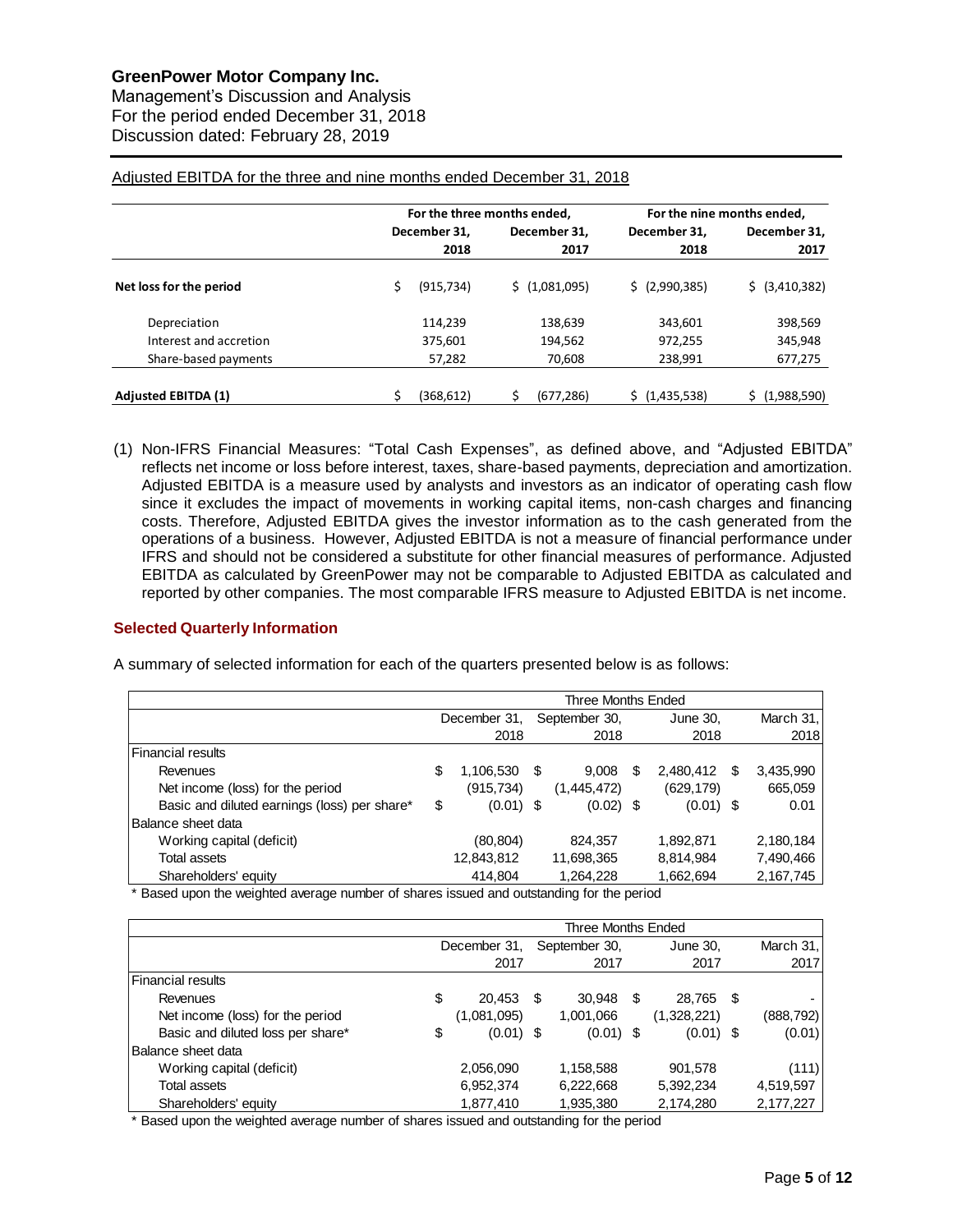# **Liquidity**

During the quarter, the Company increased its Line of Credit with a senior Canadian chartered bank by US \$3,000,000 to a maximum amount of US \$5,000,000. The Line of credit bears interest at the bank's US Base Rate rate plus 1.5% (6.0% at December 31, 2018). The Line of Credit is guaranteed by two of the Directors of the Company.

At December 31, 2018, the Company had drawn \$3,387,527 against its line of credit, with \$1,612,473 available, and had a working capital deficit of \$80,804. The Company will continue to rely on additional financings and the sale of its inventory to further its operations and meet its capital requirements to manufacture EV vehicles, complete the Altoona test, initiate construction of the manufacturing facility, and further develop its sales and marketing, engineering, and technical resources.

#### **Capital Resources**

Period ended December 31, 2018 and up to the date of this report

Authorized: Unlimited number of common shares without par value Authorized: Unlimited number of preferred shares without par value

On December 11, 2018 the convertible debentures issued on December 11, 2015, with a remaining balance prior to maturity of CDN\$757,000 matured. In December, CDN\$40,000 worth of debentures from this series were converted into 100,000 common shares at a conversion price of CDN\$0.40 per share. \$15,000 of the debentures were repaid during December, and the remaining investors have agreed to be repaid between January 2019 and December 2019.

#### **Investing Activities**

#### For the three-month period ended December 31, 2018

See the Operations section above for a summary of the Company's business activities during the quarter. In December 2018, a wholly owned subsidiary of the Company agreed to lease one EV 250 and two EV 350s to a customer. These vehicles were previously held as equipment and inventory of GreenPower.

# **Off-Balance Sheet Arrangements**

As of the date of this filing, the Company has entered into two leases with a customer to finance EV 350 buses, where the Company is a lessor and the customer is a lessee. Each lease has a firm term of three years, and each includes an option that allows the Customer to exchange the bus underlying the lease for a new bus. In accordance with IFRS 16, the Company has classified these two leases as operating leases and has not recorded an asset relating to these operating leases on its balance sheet as at December 31, 2018. The Company will recognize rental revenue from the leases over the term of the leases as it is earned and received, and so long as the Customer does not exercise its option to exchange the equipment prior to the end of the lease term. To the extent rental revenue is earned and received these operating leases may have an impact on the future results of operations of the Company.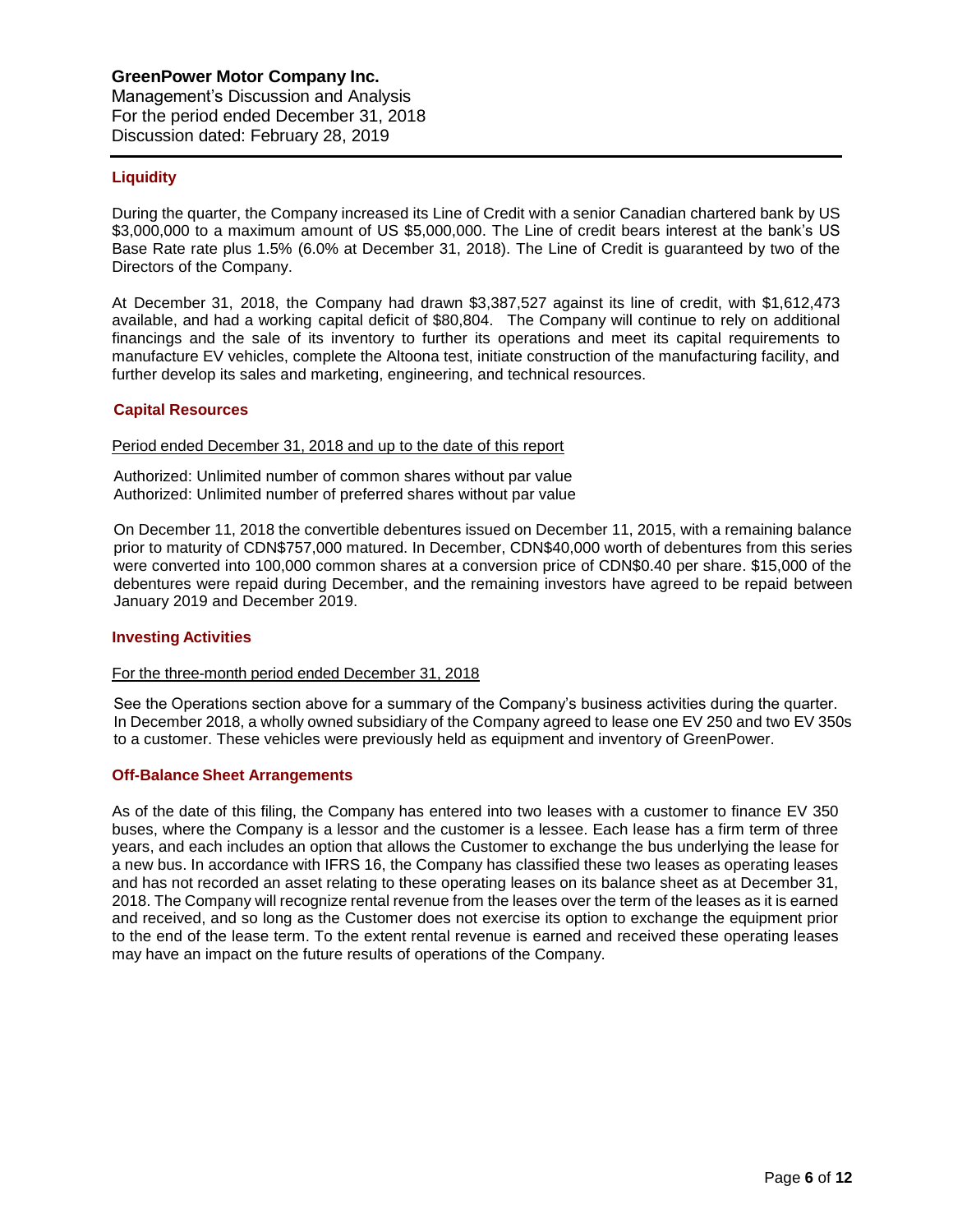Management's Discussion and Analysis For the period ended December 31, 2018 Discussion dated: February 28, 2019

### **Related Party Transactions**

A summary of compensation for directors, officers and key management personnel is as follows:

|                                        | Nine Month Period Ended |                   |  |  |  |  |
|----------------------------------------|-------------------------|-------------------|--|--|--|--|
|                                        | December 31, 2018       | December 31, 2017 |  |  |  |  |
| Salaries and benefits, consulting fees | \$420,492               | 366,750           |  |  |  |  |
| Accommodation                          | \$24,804                | 52.966            |  |  |  |  |
| Truck and trailer rentals              | \$105,892               | 97.920            |  |  |  |  |
| Share based payments                   | \$168,707               | 533,031           |  |  |  |  |
| Total                                  | \$719,895               | \$1,050,667       |  |  |  |  |

Salaries and benefits and consulting fees incurred with directors and officers are included in Administrative fees and Professional fees on the Consolidated Condensed Interim Statements of Operations.

Accommodation expense paid to Stage Coach Landing, Inc., a company that the Chairman of GreenPower is an officer and director. These costs are expensed on the Consolidated Condensed Interim Statements of Operations.

Truck and trailer rental fees paid to Maple Leaf Equipment Aircraft and Recovery Inc., a company that the Chairman of GreenPower is an officer and director. These costs are included in Transportation costs on the Consolidated Condensed Interim Statements of Operations.

Amounts recognized for related party stock-based compensation are included in Share-based payments on the Consolidated Condensed Interim Statements of Operations.

Accounts payable and accrued liabilities at December 31, 2018, included nil (March 31, 2018 - \$57,755) owed to officers, directors, companies controlled by directors and officers, and shareholders, which is noninterest bearing, unsecured and has no fixed terms of repayment.

During the nine-month period ended December 31, 2018, a company beneficially owned by the Chairman of the Company loaned the Company an additional CAD \$955,000 and US \$100,000, bringing the aggregate balance at December 31, 2018 to CDN \$1,455,000 and US \$120,000 both at a rate of 10% per annum with no fixed terms of repayment.

During the period ended December 31, 2018, there were \$187,305 (March 31, 2018 - \$38,034) of shareholder loan repayments.

Loans payable to related parties of \$1,532,647 at December 31, 2018 (March 31, 2018 - \$756,261) includes the CDN \$1,465,000 and US \$120,000 loans with terms described above and other loans payable to directors and officers, companies controlled by directors and officers, and shareholders of the Company, which are unsecured and have no fixed terms of repayment.

The outstanding balance of unconverted convertible debentures at December 31, 2018 (Note 12), includes CDN\$3,025,000 owed to directors and companies controlled by directors.

These transactions were measured at the exchange amount, which is the amount agreed upon by the transacting parties.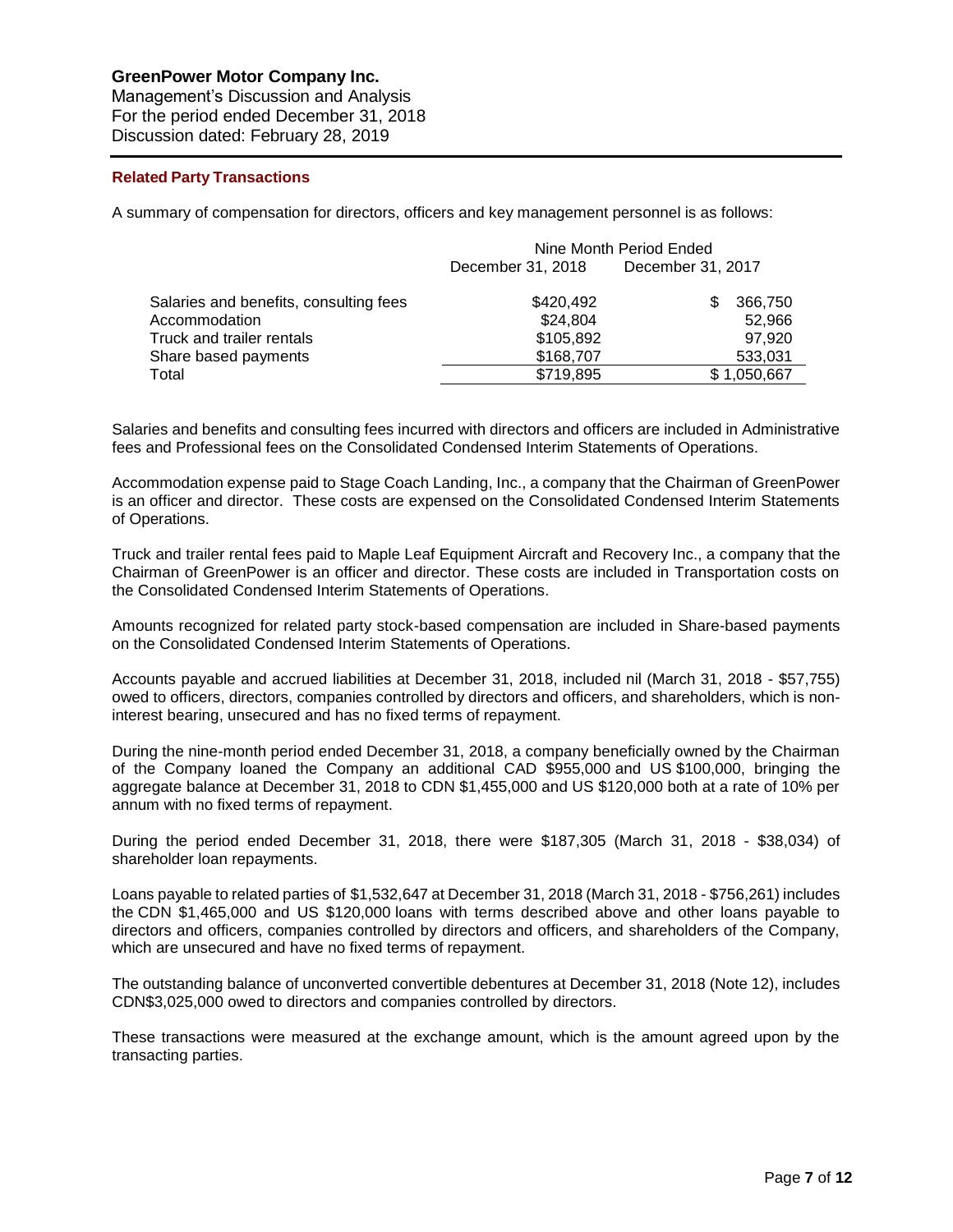Management's Discussion and Analysis For the period ended December 31, 2018 Discussion dated: February 28, 2019

### **Critical Accounting Estimates**

The preparation of the financial statements in conformity with IFRS requires management to make estimates and assumptions that affect the reported amounts of assets and liabilities at the date of the financial statements and reported amounts of expenses during the reporting period. Actual outcomes could differ from these estimates.

The financial statements include estimates which, by their nature, are uncertain. The impacts of such estimates are pervasive throughout the financial statements, and may require accounting adjustments based on future occurrences. Revisions to accounting estimates are recognized in the period in which the estimate is revised and the revision affects both current and future periods. Significant assumptions about the future that management has made that could result in a material adjustment to the carrying amounts of assets and liabilities, in the event that actual results differ from assumptions made, relate to, but are not limited to, the following:

- the calculation of the fair value of stock options and warrants issued by the Company
- the determination of the useful life of equipment
- the allocation between debt and equity for the convertible debentures
- the calculation for provision for warranty expense
- the Company's ability to continue as a going concern
- the determination of the discount rate to use to discount the promissory note receivable;
- the determination of categories of financial assets and financial liabilities;
- the determination of the functional currency of each entity within the consolidated Company;

# **Financial Instruments**

The Company's financial instruments consist of the bank line of credit, receivables, promissory note receivable, accounts payable and accrued liabilities, loans payable, promissory note and convertible debentures. It is management's opinion that the Company is not exposed to significant interest, currency or credit risks arising from these financial instruments.

As at December 31, 2018, the Company had a working capital deficit of \$80,804. The Company's continuing operations are dependent upon its ability to raise capital and generate cash flows from operations.

The Company has exposure to the following financial instrument related risks.

# Credit risk

The Company's exposure to credit risk is on its cash, receivables, and promissory note receivable. The maximum exposure to credit risk is their carrying amounts in the consolidated condensed interim statement of Financial Statements. Cash consists of cash bank balances held in major Canadian and United States financial institutions with a high credit quality and therefore the Company is exposed to minimal risk. The Company assesses the credit risk of its promissory note receivable counterparty on an annual basis and believes it is exposed to minimal credit risk.

# Liquidity risk

The Company ensures that there is sufficient capital in order to meet short-term business requirements, after taking into account the Company's holdings of cash. The Company's cash is invested in a bank and is available on demand. The Company will continue to rely on additional financings to further its operations and meet its capital requirements.

As at December 31, 2018 the Company's Line of Credit had a maximum limit of US \$5,000,000, which was increased during the quarter by an additional US \$3,000,000 from a limit of US \$2,000,000 at September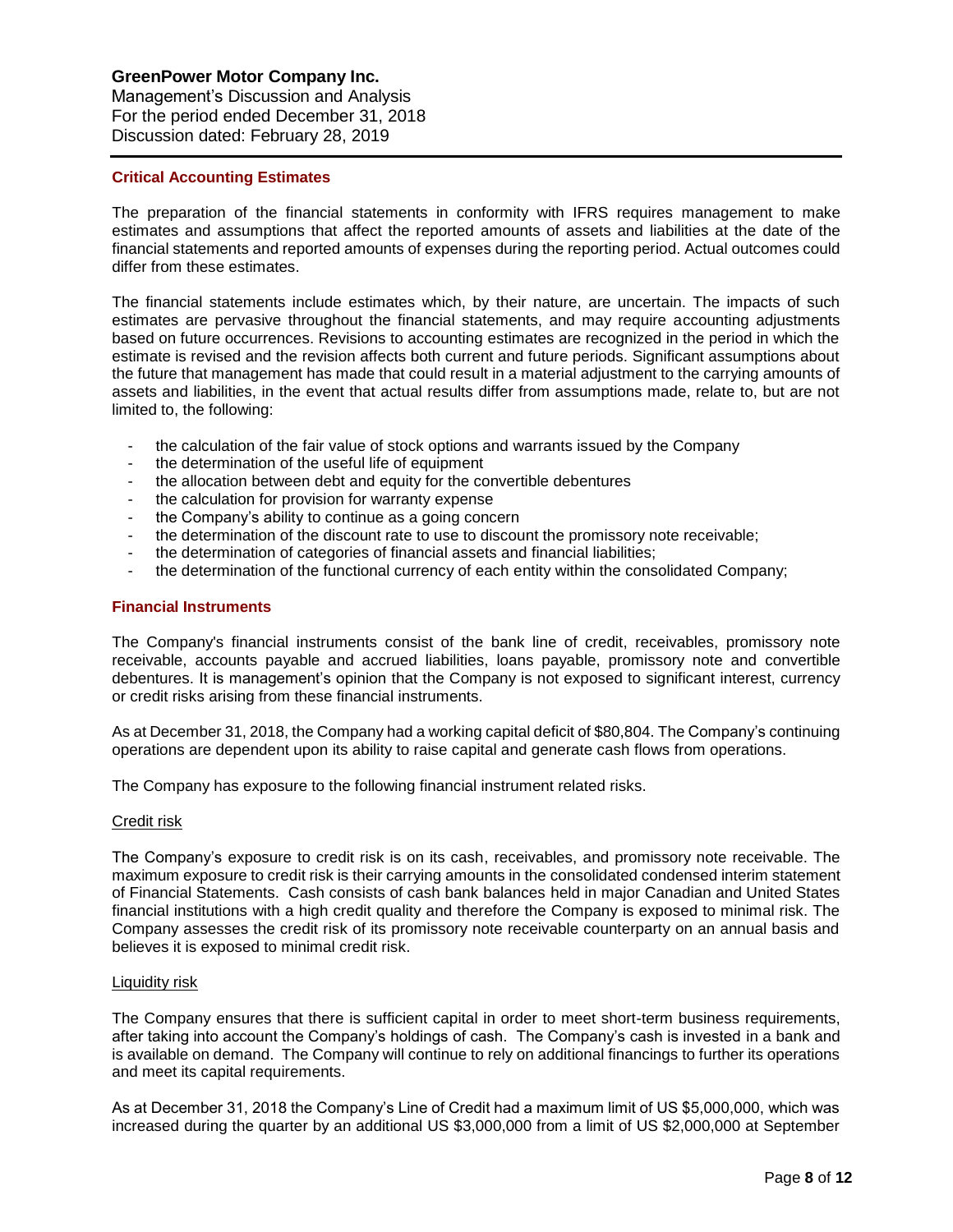Management's Discussion and Analysis For the period ended December 31, 2018 Discussion dated: February 28, 2019

30, 2018. The Line of Credit bears interest at the bank's US Base Rate rate plus 1.5% (December 31, 2018 – 6.0%). As of December 31 2018 the outstanding balance owing on the Company's Line of Credit was \$3,387,527 with \$1,612,473 available to be drawn.

### Market risks

Market risk is the risk of loss that may arise from changes in market factors such as interest rates and foreign exchange. The Company believes interest rate risk is not material.

The Company is exposed to foreign exchange risk as it conducts business in both the United States and Canada. Management monitors its foreign currency balances; the Company does not engage in any hedging activities to reduce its foreign currency risk.

At December 31, 2018, the Company was exposed to currency risk through the following monetary assets and liabilities in CDN Dollars.  $CDN$ 

|                                          | <b>UDN</b>    |
|------------------------------------------|---------------|
| <b>GST Receivable</b>                    | \$149,292     |
| Promissory note receivable               | \$780,357     |
| Accounts payable and accrued liabilities | \$(215, 172)  |
| Loans payable to related parties         | \$(1,875,629) |
| Convertible debentures                   | \$(5,021,000) |
| Notes payable                            | \$(683,985)   |

Based on the net exposure and assuming all other variables remain constant, a 10% change in the appreciation or depreciation of the Canadian dollar relative to the US dollar would result in a change of approximately \$686,614 to other comprehensive income/loss.

# **Capital Management**

The capital structure of the Company consists of cash and equity attributable to the common shareholders, consisting of share capital and deficit.

There has been no change with respect to the overall capital risk management strategy during the three months ended December 31, 2018. The Company is not subject to any externally imposed capital requirement.

#### **Outlook**

For the immediate future, the Company intends to:

- facilitate demonstrations of its EV Stars and Synapse 72 across the US and Canada
- manufacture the remaining EV350's for the City of Porterville, six Synapse 72 school buses pursuant to customer orders and remaining EV Stars
- conduct the Altoona test
- initiate the construction of the manufacturing facility in Porterville, California
- further develop its sales and marketing, engineering and technical resources.

# **Capitalization and Outstanding Security Data**

The total number of common shares issued and outstanding is 93,607,453 as of December 31, 2018. There are no preferred shares issued and outstanding.

An incentive stock option plan was established for the benefit of directors, officers, employees and consultants of the Company. As of December 31, 2018, there are 8,582,217 options granted and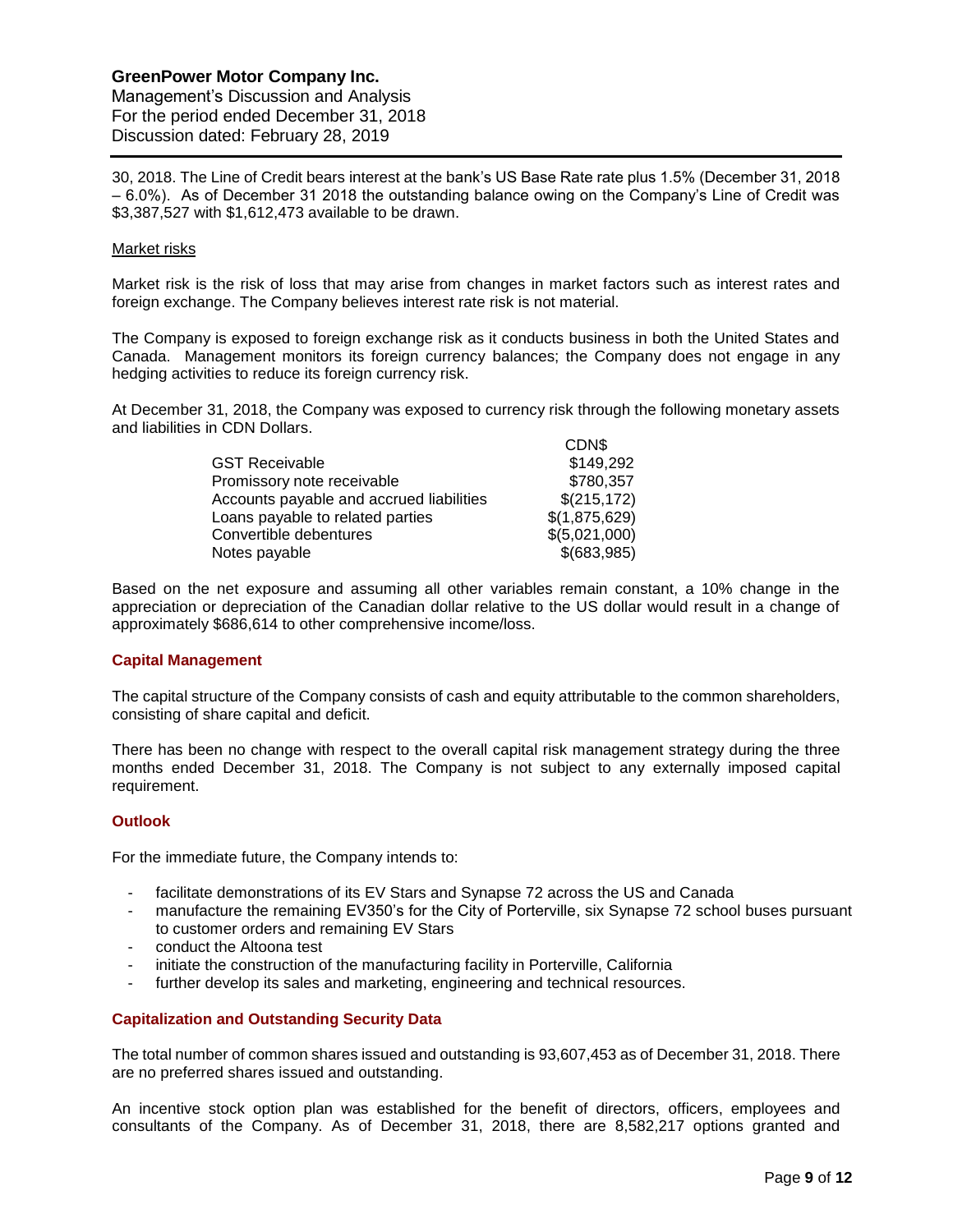Management's Discussion and Analysis For the period ended December 31, 2018 Discussion dated: February 28, 2019

outstanding. The total number of common share warrants outstanding as of December 31, 2018 is 17,263,197.

The Company has CAD \$5,021,000 in convertible debentures outstanding as at December 31, 2018. The convertible debentures are convertible into GreenPower common shares at conversion prices per share ranging between CAD \$0.40 and CAD \$0.65.

### **Disclosure of Internal Controls**

Management has established processes to provide them sufficient knowledge to support representations that they have exercised reasonable diligence that (i) the financial statements do not contain any untrue statement of material fact or omit to state a material fact required to be stated or that is necessary to make a statement not misleading in light of the circumstances under which it is made, as of the date of and for the periods presented by the financial statements, and (ii) the financial statements fairly present in all material respects the financial condition, results of operations and cash flow of the Company, as of the date of and for the periods presented.

In contrast to the certificate required for non-venture issuers under National Instrument 52-109, Certification of Disclosure in Issuers' Annual and Interim Filings ("NI 52-109"), the Venture Issuer Basic Certificate does not include representations relating to the establishment and maintenance of disclosure controls and procedures ("DC&P") and internal control over financial reporting ("ICFR"), as defined in NI 52-109. In particular, the certifying officers filing this certificate are not making any representations relating to the establishment and maintenance of:

(i) controls and other procedures designed to provide reasonable assurance that information required to be disclosed by the issuer in its annual filings, interim filings or other reports filed or submitted under securities legislation is recorded, processed, summarized and reported within the time periods specified in securities legislation; and

(ii) a process to provide reasonable assurance regarding the reliability of financial reporting and the preparation of financial statements for external purposes in accordance with the issuer's GAAP (IFRS).

The issuer's certifying officers are responsible for ensuring that processes are in place to provide them with sufficient knowledge to support the representations they are making in the certificate. Investors should be aware that inherent limitations on the ability of certifying officers of a venture issuer to design and implement on a cost-effective basis DC&P and ICFR as defined in NI 52-109 may result in additional risks to the quality, reliability, transparency and timeliness of interim and annual filings and other reports provided under securities legislation.

### **Risk Factors**

Investing in the common shares of the Company involves risk. Prospective investors should carefully consider the risks described below, together with all of the other information included in this MD&A before making an investment decision. If any of the following risks actually occurs, the business, financial condition or results of operations of the Company could be harmed. In such an event, the trading price of the common shares could decline and prospective investors may lose part or all of their investment.

#### No Operating History

The Company has not paid any dividends and may not produce earnings or pay dividends in the immediate or foreseeable future.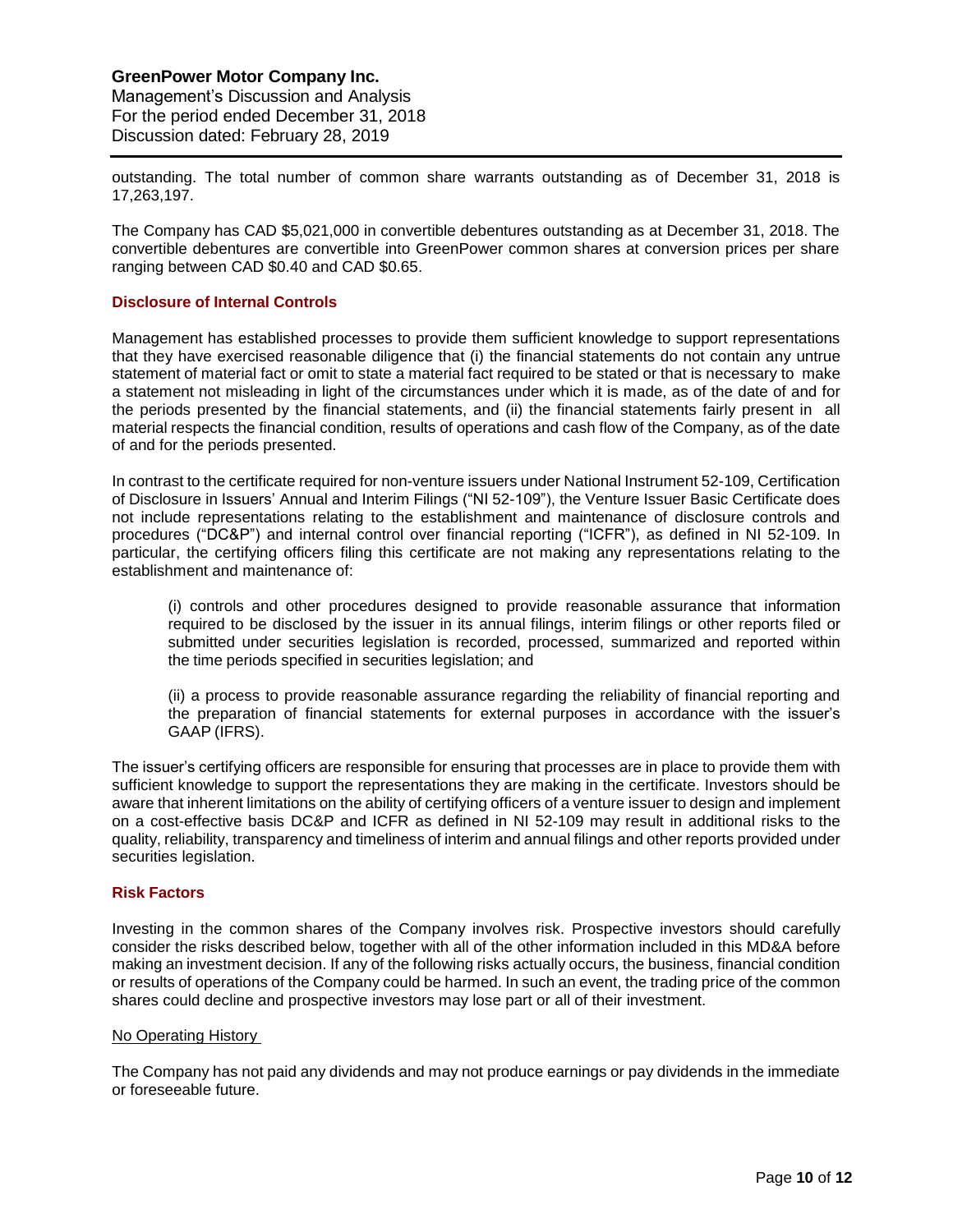### Reliance on Management

The Company is relying solely on the past business success of its directors and officers. The success of the Company is dependent upon the efforts and abilities of its directors, officers and employees. The loss of any of its directors, officers or employees could have a material adverse effect upon the business and prospects of the Company.

### Operational Risk

The Company is exposed to many types of operational risks that affect all companies. Operational risk is the risk of loss resulting from inadequate or failed internal processes, people and/or systems. Operational risk is present in all of the Company's business activities, and incorporates exposure relating to fiduciary breaches, product liability claims, product recalls, regulatory compliance failures, legal disputes, business disruption, technology failures, business integration, damage to physical assets, employee safety, dependence on suppliers, foreign exchange fluctuations, insurance coverage and rising insurance costs. Such risks also include the risk of misconduct, theft or fraud by employees or others, unauthorized transactions by employees, operational or human error or not having sufficient levels or quality of staffing resources to successfully achieve the Company's strategic or operational objectives.

As a result of the acquisition of land in Porterville described in the Investing Activities section, the Company is subject to the risks normally associated with the construction of a manufacturing facility, including, but not limited to, construction delays, natural disasters, labour disputes, cost overruns, insufficient financing and requirements for governmental permits or approvals.

The occurrence of an event caused by an operational risk that is material could have a material adverse effect on the Company's business, financial condition, liquidity and operating results.

#### Volatile Operating Results

Our orders with our customers generally require time-consuming customization and specification. We incur significant operating expenses when we are building a bus prior to sale or designing and testing a new bus. If there are delays in the sale of buses to customers, such delays may lead to significant fluctuations in results of operations from quarter to quarter, making it difficult to predict our financial performance on a quarterly basis.

### Competition in the industry

The Company competes against a number of existing manufacturers of all-electric buses, traditional diesel buses and other buses with various models based on size, purpose or performance features. The Company competes in the non-diesel or alternative fuel segment of this market. There are existing competitors in the various market segments with the potential for future competitors.

#### Provision for Warranty Costs

The Company offers warranties on the transit, charter and school buses it sells. Management estimates the related provision for future warranty claims based on historical warranty claim information as well as recent trends that might suggest past cost information may differ from future claims. Factors that could impact the estimated claim information include the success of the Company's productivity and quality initiatives as well as parts and labour costs. Actual warranty expense will differ from the provisions which are estimated by management based on assumptions